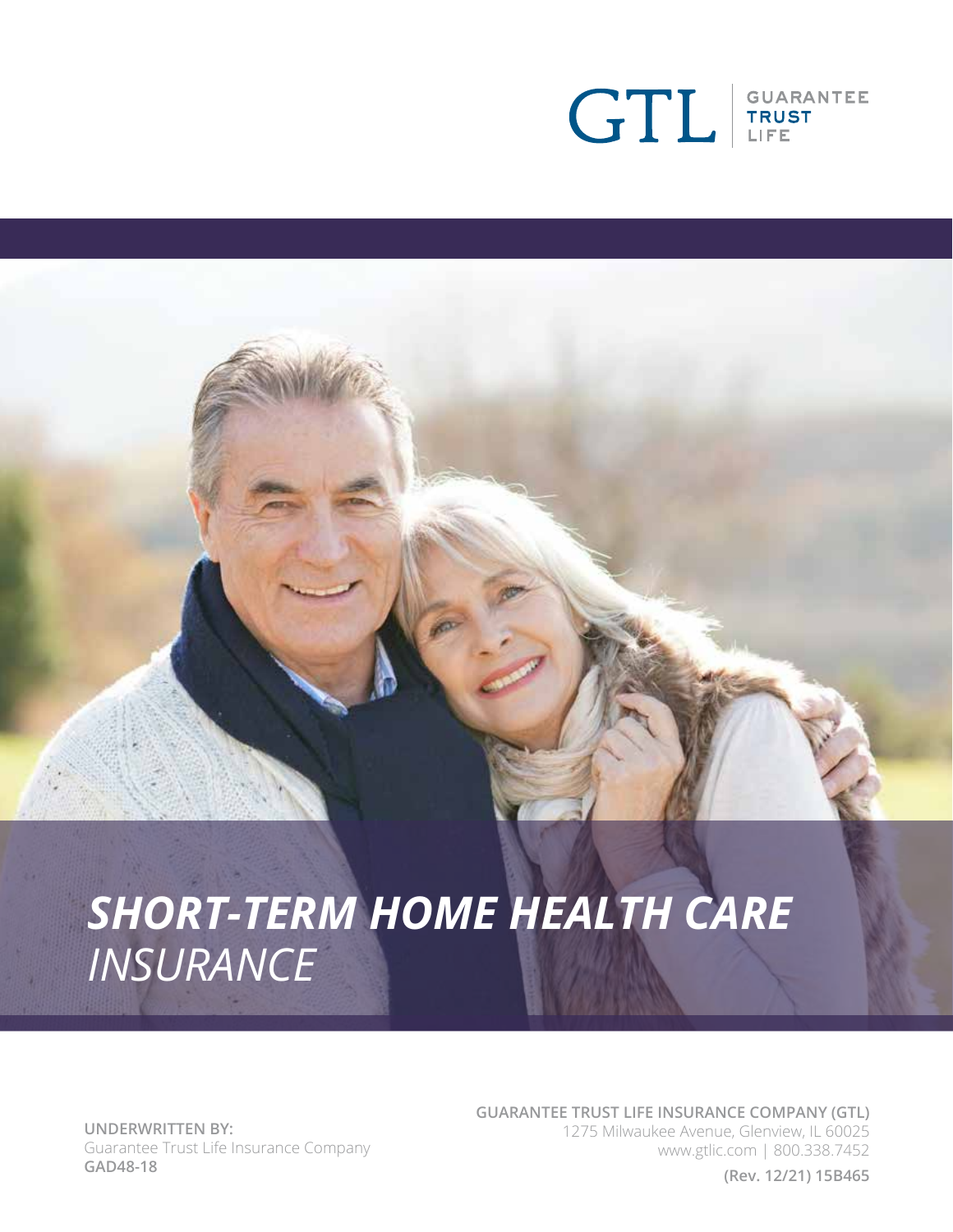

## GUARANTEE TRUST LIFE INSURANCE COMPANY **COMMITTED TO THOSE WHO PLACE THEIR TRUST IN US.**

Founded in 1936, Guarantee Trust Life Insurance Company (GTL) is a legal mutual reserve insurance carrier located in Glenview, Illinois. For over 80 years, the company has benefited from the direction of the Holson family whose consistent top-level leadership and management continue to provide us with a clear vision of who we are and where we're going.

The family values on which we were founded motivate us to build on the importance of providing personal customer service, offering quality products and developing close relationships with our policyholders and distributors. From claims paid quickly to customer service calls answered by our long tenured, friendly staff located in our Home Office, we are committed to those who place their trust in us.

## WHY **SHORT-TERM HOME HEALTH CARE**  INSURANCE FROM GTL?

- Because, like most Americans, you would prefer to recuperate at home.
- Benefits are paid directly to you, regardless of any other insurance you may have.
- Benefits can help your health insurance cover deductibles and co-payments.
- To collect Short-Term Home Health Care benefits, a prior hospitalization stay is not required.
- You can combine your Short-Term Home Health Care Benefits with coverage for hospital stays and accidents to enhance your coverage!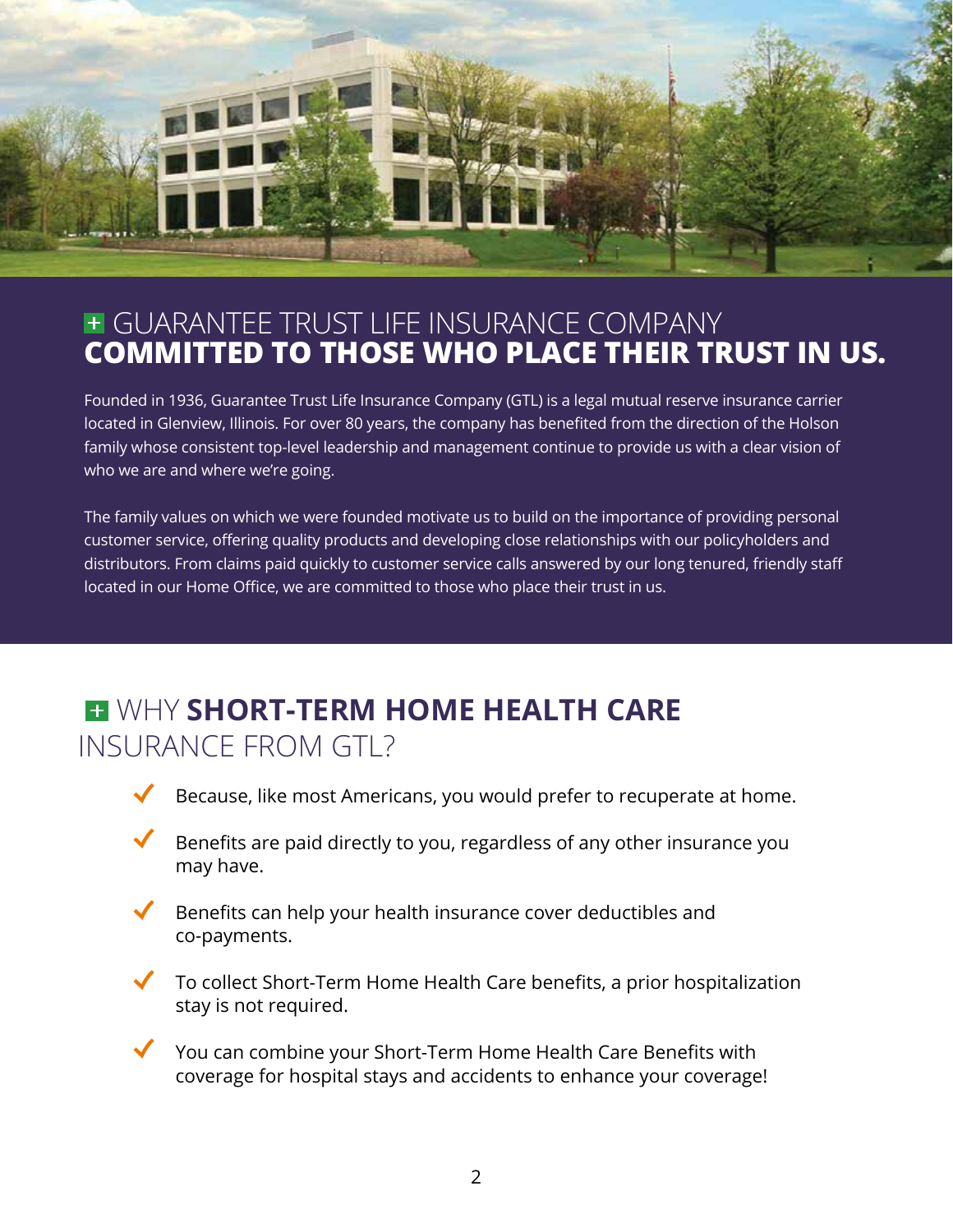## **<b>+ SHORT-TERM HOME HEALTH CARE** BENEFITS

GTL will pay a daily benefit for each day you receive the following home health care services. Daily benefit amounts will vary by plan selected\* (Maximum Benefit Period is 360 days). To qualify for benefits, a Licensed Health Care Practitioner must certify you as having a Cognitive Impairment or the inability to perform at least two (2) of six (6) Activities of Daily Living without substantial assistance (bathing, continence, dressing, eating, toileting and transferring).

| <b>DAILY</b><br><b>BENEFIT</b><br><b>AMOUNT</b><br><b>MAXIMUMS</b><br><b>PLAN A</b><br><b>S150</b><br><br><b>PLAN B</b><br><b>\$300</b><br><br><b>PLANC</b><br><b>\$450</b> |                                 | <b>Plan A</b> | <b>Plan B</b> | <b>Plan C</b> |
|-----------------------------------------------------------------------------------------------------------------------------------------------------------------------------|---------------------------------|---------------|---------------|---------------|
|                                                                                                                                                                             | Skilled nursing care, RN        | \$75          | \$150         | \$200         |
|                                                                                                                                                                             | General nursing care, (LPN/LVN) | \$60          | \$120         | \$200         |
|                                                                                                                                                                             | Physical Therapy                | \$75          | \$150         | \$200         |
|                                                                                                                                                                             | Speech Pathology                | \$75          | \$150         | \$200         |
|                                                                                                                                                                             | Occupational Therapy            | \$75          | \$150         | \$200         |
|                                                                                                                                                                             | Chemotherapy Specialist         | \$60          | \$120         | \$200         |
|                                                                                                                                                                             | Enterostomal Therapy            | \$50          | \$100         | \$200         |
|                                                                                                                                                                             | Respirational Therapy           | \$50          | \$100         | \$200         |
|                                                                                                                                                                             | <b>Medical Social Services</b>  | \$100         | \$200         | \$300         |

*\* Total benefits payable for all of the home health care services listed above are limited to a combined maximum daily benefit. The combined maximum daily benefit for Plan A is \$150, for Plan B is \$300 and for Plan C is \$450.* 

#### **SHORT-TERM HOME HEALTH CARE PRESCRIPTION DRUG** BENEFIT **AIDE** BENEFIT



GTL will pay a daily benefit for each day you require the services of a Home Health Care Aide. Daily Benefit Amounts vary by selected plan as shown above. Benefits are payable should you have an inability to perform two or more Activities of Daily Living or have a Cognitive Impairment. A prior hospitalization stay is not required. The maximum benefit period is 60 days.

### **RESTORATION** OF BENEFITS

Benefits restore if covered home health care services have not been received for 180 consecutive days AND a Licensed Health Care Practitioner has certified that you have sufficiently recovered to no longer require home health care or nursing care services.

GTL will pay a benefit amount of \$10 for each generic or \$25 for each brand name prescription drug up to a policy year maximum of \$300 for Plan A, \$600 for Plan B or \$600 for Plan C.

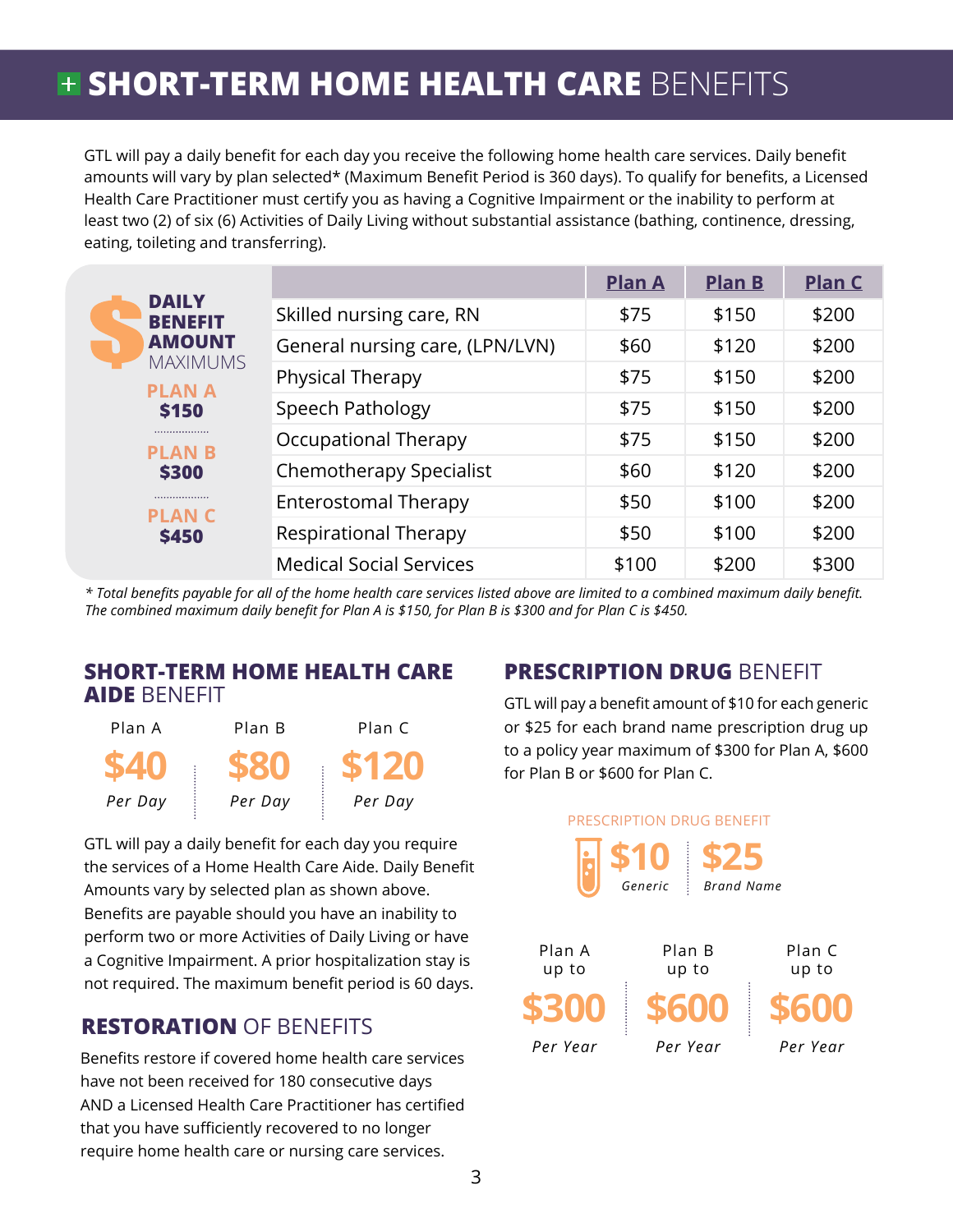## **ADDITIONAL BENEFITS**  TO CHOOSE FROM



## **E** COMBINE YOUR **SHORT-TERM HOME HEALTH CARE**  BENEFITS WITH GTL'S NEW EASY ISSUE **ACCIDENT AND SICKNESS HOSPITALIZATION BENEFIT** RIDER\*

With GTL's Accident and Sickness Hospitalization rider, you will receive benefits of up to \$300 a day, dependent on the plan selected, should you be confined to a hospital due to an accident or sickness. You can choose a 3-day or 6-day benefit period which will restore after 60 days of no hospital confinement. Full benefits are paid for hospital stays as long as confinement was at least 24 hours.

| If choosing:                      | <b>HHC</b><br><b>Plan A</b> | <b>HHC</b><br><b>Plan B</b>   | ннс<br><b>Plan C</b>                   |
|-----------------------------------|-----------------------------|-------------------------------|----------------------------------------|
| Hospitalization<br>Benefit Amount | \$100<br>A Day              | \$100<br>or<br>\$200<br>A Day | \$100<br>\$200<br>or<br>\$300<br>A Day |
| Benefit Period                    | 3 or 6 Days                 | 3 or 6 Days                   | 3 or 6 Days                            |

*Hospitalization Benefits restore after 60 days of no hospitalization.*

\*In PA: This Rider includes a \$15 Daily Benefit for the remainder of the 31 day Maximum Benefit Period.

#### **E CRITICAL ACCIDENT BENEFIT** RIDER

After an Emergency Room visit, this rider will pay a lump sum benefit for the following types of accident injuries:

| <b>Covered Event</b>                      | \$5,000 Plan | \$10,000 Plan |  |
|-------------------------------------------|--------------|---------------|--|
| Accidental Death                          | \$5,000      | \$10,000      |  |
| Hip or Skull Fracture                     | \$1,250      | \$2,500       |  |
| <b>Hip Dislocation</b>                    | \$1,000      | \$2,000       |  |
| Knee Dislocation or<br>Knee Ligament Tear | \$500        | \$1,000       |  |
| Fracture, Other                           | \$250        | \$500         |  |

(Not available in: CO, DE, MD, MT, TN & WY.)

## **E AMBULANCE BENEFIT RIDER**

This rider will pay a \$200 benefit for ground ambulance service to or from a medical facility, up to four times a year and subject to a lifetime maximum of \$2,500. No hospital confinement is required.

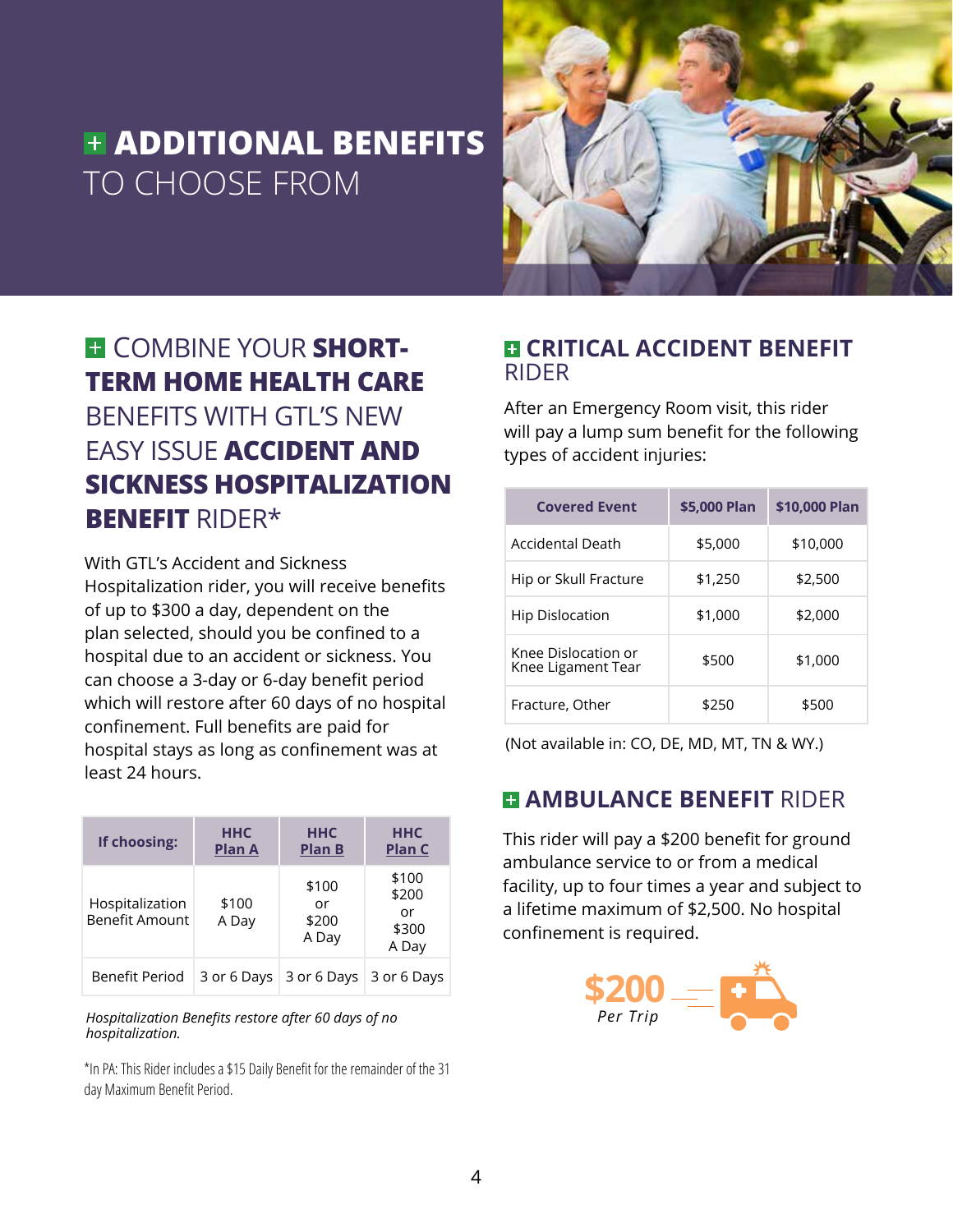#### **DENTAL** AND **VISION BENEFIT** RIDER

This rider will pay you an annual benefit of up to \$400, \$800 or \$1,200 for services performed by a licensed dentist, ophthalmologist or optometrist after the first year, including \$200 for prescription eye glasses or contact lenses.



## **RETURN OF PREMIUM RIDER**

This rider will return all premiums you have paid minus benefits paid in the event of your death prior to attaining age 86. Refer to the outline of coverage for details.

(Not available in: MD, PA, TN)